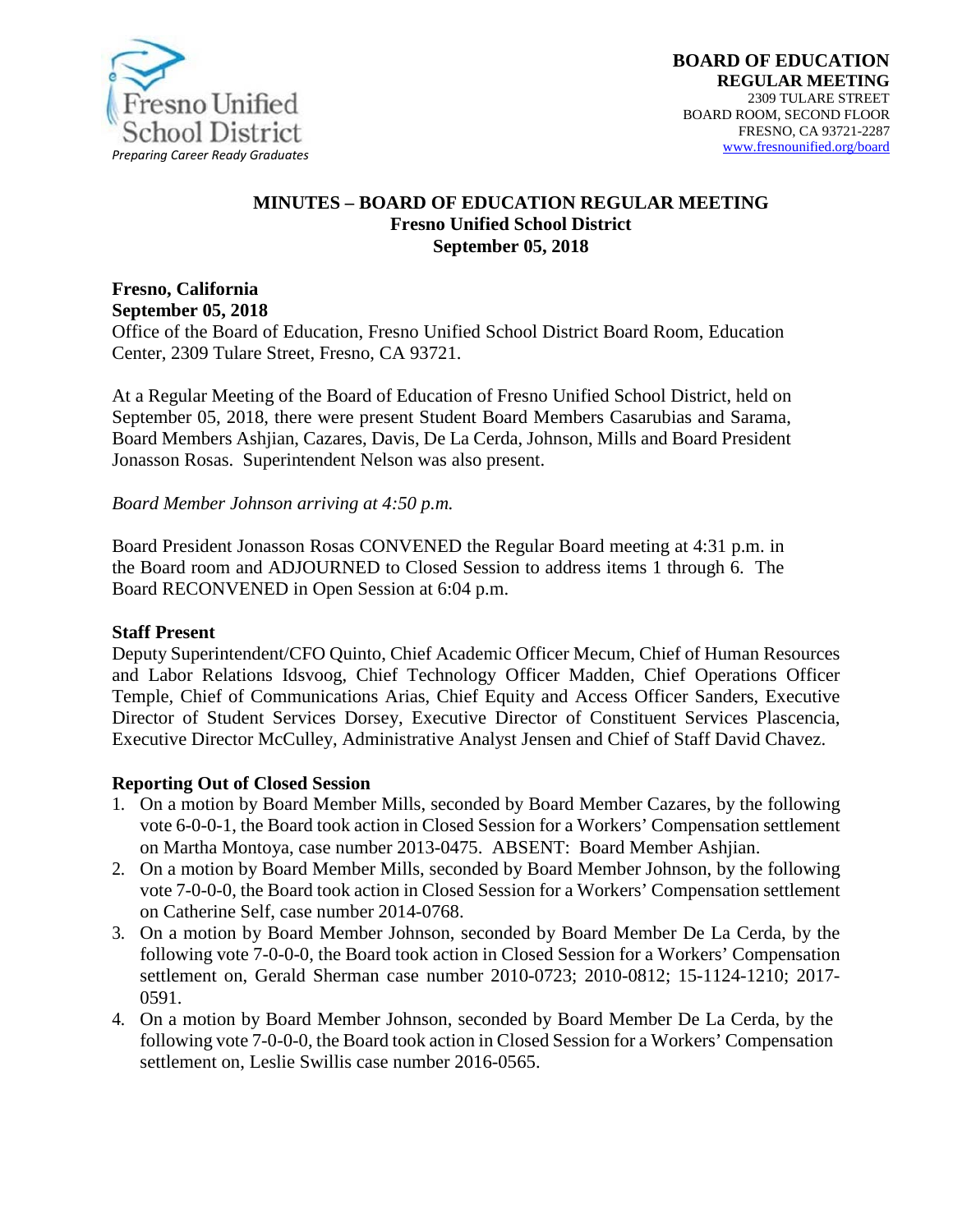## **PLEDGE OF ALLEGIANCE**

Miriam Bueno, a parent that has had a positive impact at Cooper Academy led the flag salute.

### **ACKNOWLEDGE the 2018/19 Student Board Member Representatives and Alternates**

The Board of Education and Superintendent Nelson acknowledged the 2018/19 Student Board Member Representatives Eduardo Casarubias from Duncan High School and Malak Sarama from Sunnyside High School, that have been elected by their peers to serve on the Board of Education for the 2018/19 school year.

## **ADOPT Resolution Recognizing September 9, 2018 through September 15, 2018 as Suicide Prevention Week**

The Board of Education adopted a resolution proclaiming September 9, 2018 through September 15, 2018 as Suicide Prevention Week. Abigail Arii, a manager with the Department of Prevention and Intervention, and Timothy Conway, Lead School Psychologist and Crisis Response Coordinator accepted the resolution. Board Member De La Cerda moved to adopt, seconded by Board Member Mills on a roll call vote of 9-0-0-0 as follows: AYES: Student Board Member Samara and Casarubias, Board Member Ashjian, Cazares, Davis, De La Cerda, Johnson, Mills and President Jonasson Rosas.

## **ADOPT Resolution Recognizing September 15, 2018 through October 15, 2018 as Hispanic Heritage Month**

The Board of Education and Superintendent adopted a resolution commemorating the observance of Hispanic Heritage Month. National Hispanic Heritage Month is an opportunity to recognize the contributions made by Hispanic and Latino Americans to the United States and celebrate their heritage and culture. Hispanics have had a profound and positive influence on our country through their strong commitment to family, faith, hard work, and service. David Preciado, Office of the Mexican Consulate accepted the resolution. Board Member Jonasson Rosas moved to adopt, seconded by Board Member De La Cerda on a roll call vote of 9-0-0-0 as follows: AYES: Student Board Member Samara and Casarubias, Board Member Ashjian, Cazares, Davis, De La Cerda, Johnson, Mills and President Jonasson Rosas.

## **HEAR Reports from Student Board Representatives**

SAB President Eduardo Casarubias from Duncan Polytechnical High School shared with the Board that soon they will be adding another pathway to their Innovative Design and Applied Technology Academy (IDATA), this will be the Diesel Vehicle Pathway. For 2018/19, Duncan has implemented a new slogan, which is *The DP Way*, reminding students to be Ethically Driven, Problem Solvers, Collaborative Workers, Adaptive Learners and to be Digitally Responsible. Eduardo also shared that this Wednesday is the first day of Workwear Wednesday, where every student is provided a shirt based on the pathway that they are in. Once again AFJROTC have partnered to host a 9/11 Ceremony that will be open to any first responders and veterans in the community. Last, Eduardo shared that this will be their second year of Intramural Sports with basketball against University High, Patiño High School and Design Science.

Students from Baird Middle School were present to talk about what they love about their school, and being a Baird student.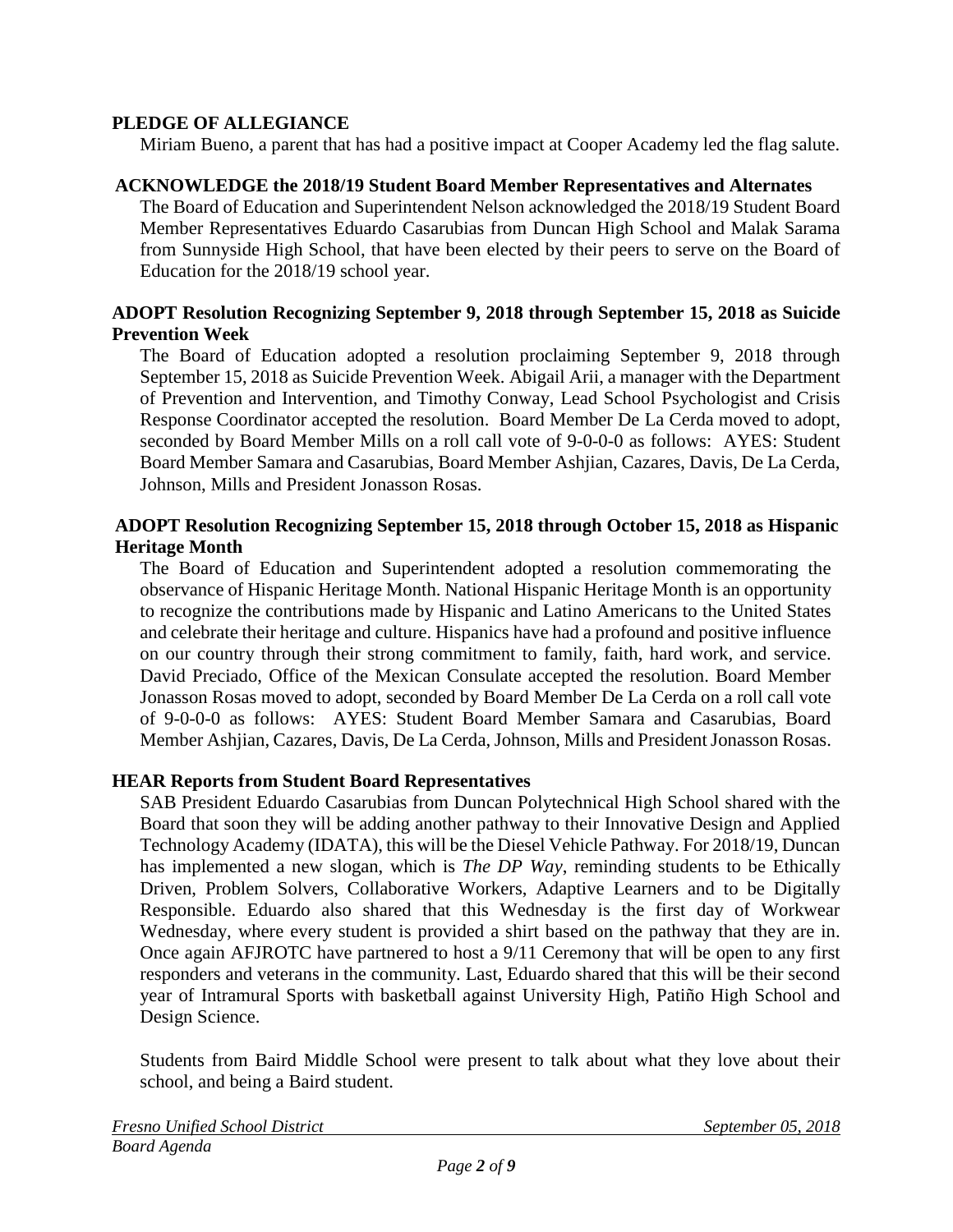# **HEAR Report from Superintendent**

- Shared details of a recent visit to Microsoft where staff experienced new technology tools that will change the way the district does business and supports our students and families. The superintendent spoke specifically about a Microsoft translator app that can be downloaded to translate a conversation almost instantaneously, a tool that will be used soon to transcribe presentations in the boardroom in real time.
- Nelson shared that just in a little more than one month, Fresno Unified will hold its largest fundraiser for the district's scholarship fund-- the State of Education luncheon that will be held on Monday, October 8. Last year, the district awarded \$61,000 in scholarships to 46 high school seniors, but with hundreds applying, there is a far greater need.
- He finished his remarks by inviting employees to donate to the scholarship fund through a payroll deduction and shared a short [video](https://na01.safelinks.protection.outlook.com/?url=https%3A%2F%2Fvimeo.com%2F288425476&data=02%7C01%7C%7C1cdb7c35028c46a64c8f08d613a8e352%7C74c9008303c6453a801c9251cdd17eb8%7C0%7C0%7C636718013498030525&sdata=C3ueCk1%2FDOxzIIuYGRSSET1JvHdWDpN5tZY9Rd1a2AY%3D&reserved=0) highlighting how to sign up.

# **OPPORTUNITY for Public Comment on Consent Agenda Items**

There were no individuals for this portion of the meeting.

On a motion by Member De La Cerda, seconded by Member Davis, the consent agenda, exclusive of agenda item: A-4, A-6, A-7, and A-10 which were pulled for further discussion, were approved on a roll call vote of 9-0-0-0 as follows: AYES: Student Board Members Casarubias and Sarama, Board Members: Ashjian, Cazares, Davis, De La Cerda, Johnson, Mills and Board President Jonasson Rosas.

# **A. CONSENT AGENDA**

#### **A-1, APPROVE Personnel List APPROVED as recommended,** the Personnel List, Appendix A, as submitted.

**A-2, ADOPT Findings of Fact and Recommendations of District Administrative Board ADOPTED as recommended,** the Findings of Fact and Recommendations of District Administrative Panels resulting from hearings on expulsion and readmittance cases conducted during the period since the August 22, 2018 Regular Board meeting.

## **A-3, APPROVE Minutes from Prior Meeting APPROVED** as recommended, the draft minutes for the August 5, 2018 Regular Meeting.

# **A-4, APPROVE District Representative and Alternative District Representative for State Center Adult Education Consortium APPROVED as recommended,** Raine Bumatay to serve as District Representative and Gary Schlueter to serve as Alternate Representative on the State Center Adult Education Consortium Executive Board for the 2018/19 and 2019/20 fiscal years.

For the record, there were comments/questions regarding on clarity of the role Raine Bumatay plays as a representative and the work that is done at the adult school. Principal Raine Bumatay was able to provide clarification. Member De La Cerda moved for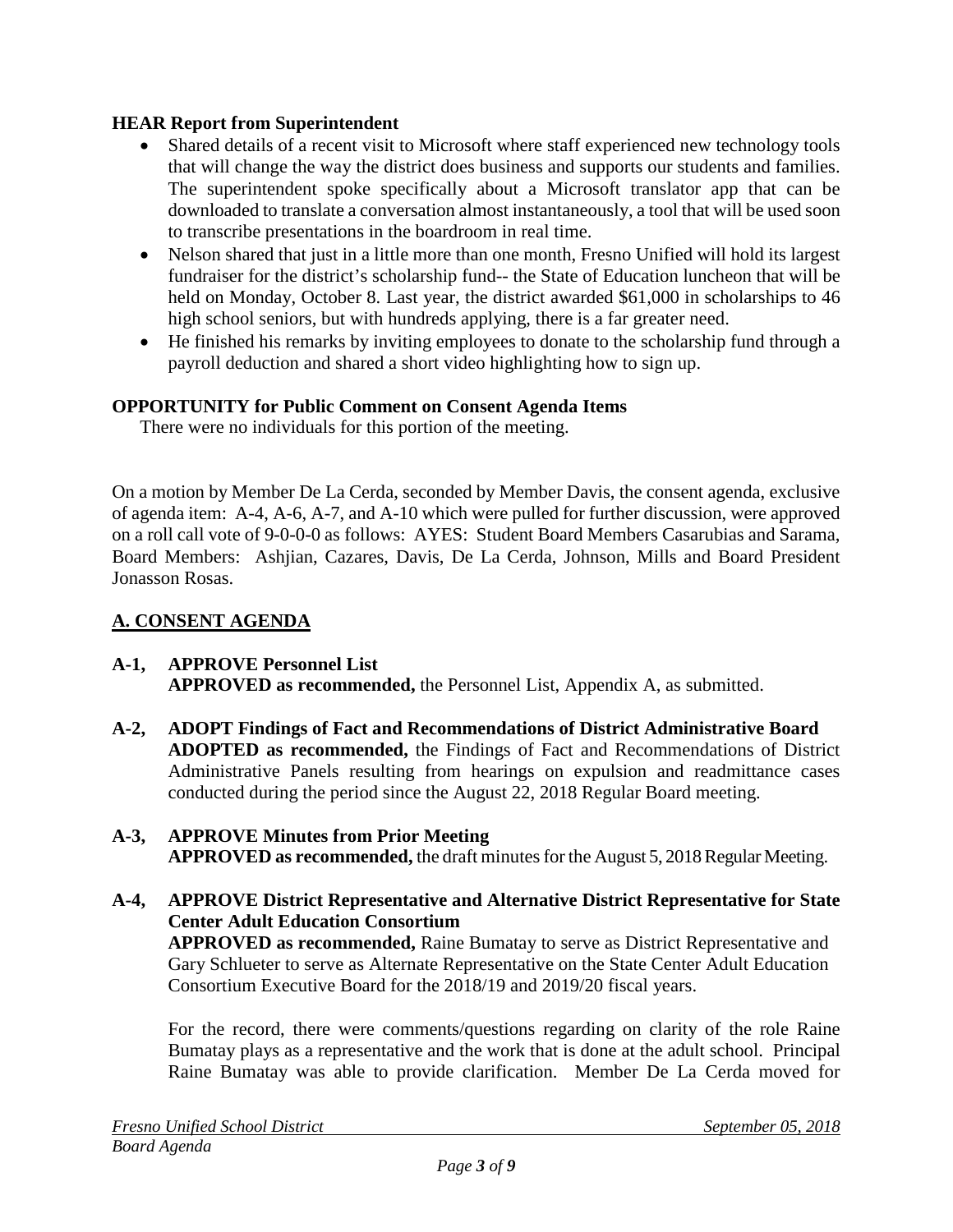approval seconded by Member Davis, which carried a vote 7-0-0-0 as follows: AYES: Board Members: Ashjian, Cazares, Davis, De La Cerda, Johnson, Mills and Board President Jonasson Rosas.

# **A-5, APPROVE Provisional Internship Permits**

**APPROVED as recommended,** Provisional Internship Permit (PIP) recommendations to rehire or hire upon Board approval.

**A-6, APPROVE Purchase of Fitness/Weight Equipment and Related Facility Improvements for Duncan, Edison and Fresno High Schools; and Authorize Utilization of Specific Piggyback Contracts**

**APPROVED as recommended,** the purchase of new weight/fitness equipment for Duncan, Edison and Fresno High Schools to provide expanded Physical Education (PE) opportunities for students of all abilities, promote more effective conditioning, support healthy fitness habits, and foster increased athletic competitiveness. Some safety concerns exist due to sub-standard equipment. Also, approved as recommended the Board authorized utilization of piggyback contracts for purchase of equipment and flooring.

For the record, there were comments/questions regarding what exactly will be done at Edison High School, clarity as to how the project will be funded, thanked staff and community for their patience and support of the fitness/weight rooms, the positive benefits of the fitness/weight rooms, clarity that this does not only support Goal 2 but also the standard P.E. curriculum, how will the next order of schools be determined, and timetable of when all schools will be complete. Superintendent Nelson and Chief of Operations Temple were able to provide clarification. Member Mills moved for approval seconded by Member Cazares, which carried a vote 7-0-0-0 as follows: AYES: Board Members: Ashjian, Cazares, Davis, De La Cerda, Johnson, Mills and Board President Jonasson Rosas.

**A-7, RATIFY Change Orders for the Projects Listed Below RATIFIED as recommended,** information on Change Orders for the following projects:

**Bid 18-06 Sections A-F, Playground Equipment Installation for Columbia, Edison-Bethune, Jefferson, Kirk, Lane and Storey Elementary Schools**

Change Order 1 (Section D/Storey): \$ 6,764

**Bid 18-09, Construction of Classroom Buildings and Modernization of Administration Building for Slater Elementary School** 

| Change Order 2 (Buildings):       |     | \$27,542  |
|-----------------------------------|-----|-----------|
| Change Order 3 (Buildings):       |     | \$204,768 |
| Change Order 2 (Interim Housing): |     | \$18,493  |
| Change Order 3 (Interim Housing): | SS. | 6,283     |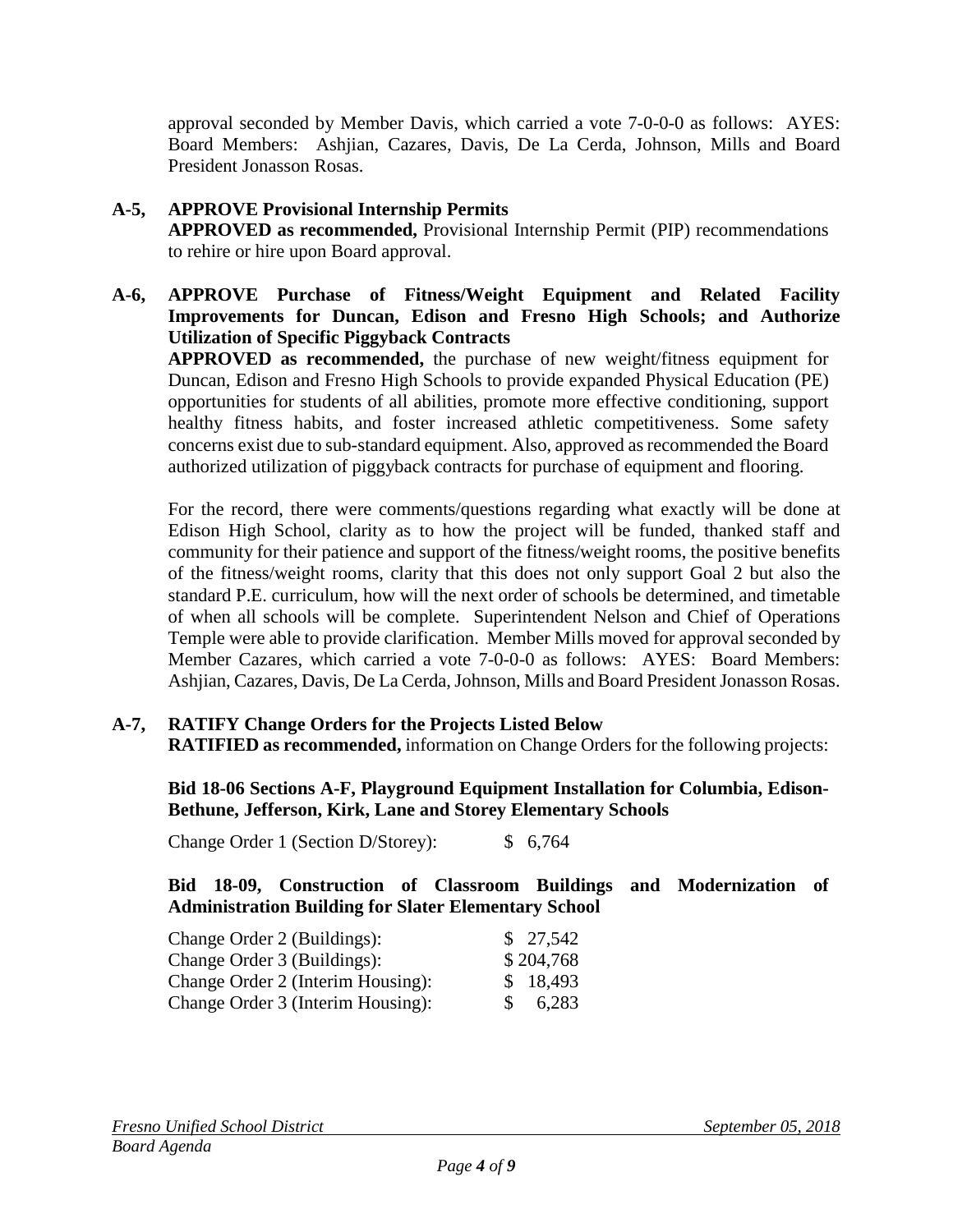#### **Bid 18-13, Duncan Polytechnical High School Career Technical Education (CTE) Center Building Construction and Alterations to Existing Shop Building**

| Change Order 1 (CTE New Building): | \$2,999 |
|------------------------------------|---------|
| Change Order 1 (Shop Buildings):   | \$4,050 |

#### **Prior to the vote Board Member Ashjian made the following statement:**

*Item A-7 includes change orders for construction projects involving Davis Moreno Construction, Inc. (Bid Number 18-09).*

*I have done business with Davis Moreno Construction in my private capacity on other projects not involving Fresno Unified beginning at least five years prior to my election to this Board. I did not participate in making this contract. Because of my relationship with Davis Moreno Construction, I have a remote financial interest in this contract. Therefore, I am abstaining from this vote pursuant to Board Bylaw 9270.*

For the record, there were no comments/questions regarding the agenda item. Member Davis moved for ratification, seconded by Member Cazares, which carried a vote 5-0-1-1 as follows: AYES: Board Members: Cazares, Davis, Johnson, Mills and Board President Jonasson Rosas. ABSTENTION: Board Member Ashjian. ABSENT: Board Member De La Cerda.

# **A-8, RATIFY Master Contract with Utah Youth Village DBA Alpine Academy for Nonpublic School and Residential Placement**

**RATIFIED as recommended,** a Master Contract with Utah Youth Village DBA Alpine Academy for a student requiring nonpublic, nonsectarian school/agency services in the amount of \$188,580. The vendor will provide residential services to meet the mental health needs for student as identified in their Individualized Education Program. The term of the Master Contract is July 1, 2018 through June 30, 2019.

## **A-9, RATIFY the Filing of a Notice of Completion**

**RATIFIED as recommended,** a Notice of Completion for the following project, which has been completed according to plans and specifications.

Bid 18-35 Section A, Tehipite Middle School Demolition of Existing Lockers and Installation of New Lockers

## **A-10, RATIFY Purchase Orders from June 1, 2018 through June 30, 2018**

**RATIFIED as recommended,** information on purchase orders issued from June 1, 2018 through June 30, 2018. Purchase orders for \$10,000 or more are presented first, followed by purchase orders for less than \$10,000. A list of purchase orders issued for Associated Student Body (ASB) accounts is also provided.

#### **Prior to the vote Board Member Ashjian made the following statement:**

*Included in item A-10 are purchase orders for Davis Moreno Construction, Inc. (purchase order numbers 511598B, 511598C & 460503), Mark Wilson Construction, Inc.*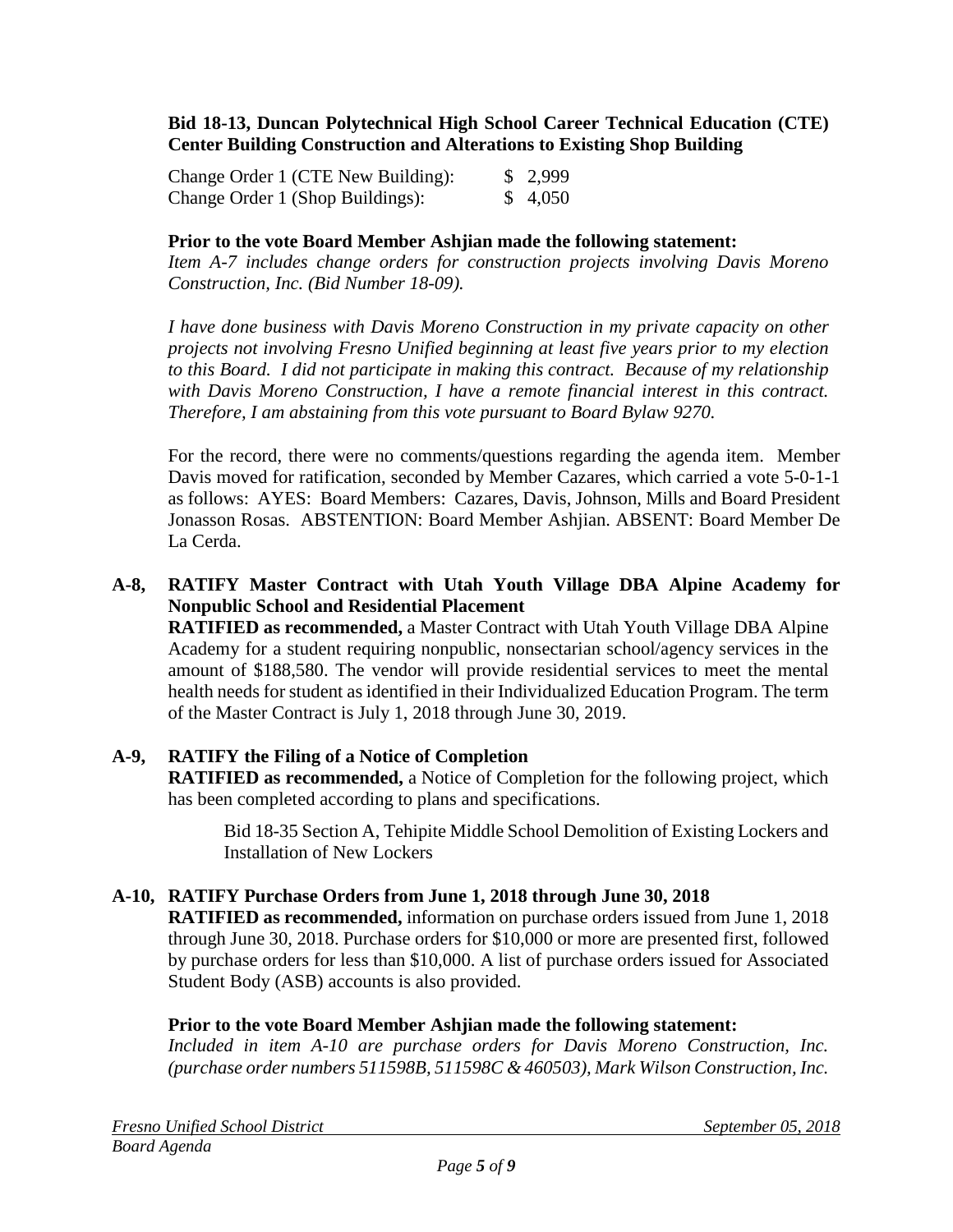*(purchase order number 504027), and Todd Companies, Inc. (purchase order number 511741).*

*I have done business with Davis Moreno Construction, Mark Wilson Construction, and Todd Companies, in my private capacity on other projects not involving Fresno Unified beginning at least five years prior to my election to this Board. I did not participate in making these contracts. Because of my relationship with these companies, I have a remote financial interest in these contracts. Therefore, I am abstaining from this vote pursuant to Board Bylaw 9270.*

**Prior to the vote Board President Jonasson Rosas made the following statement:**

*Fresno EOC is the vendor for purchase order numbers 496588 and 511779 as stated in item A-10. I am employed by Fresno EOC, which is a nonprofit corporation. I did not participate in making these contracts. Because of my employment with Fresno EOC, I have a remote financial interest in these contracts.* 

*Consistent with prior recusals relating to Fresno EOC, and in the interest of full transparency, I am abstaining from this vote pursuant to Board Bylaw 9270.*

For the record, there were no comments/questions regarding the agenda item. Member Davis moved for ratification, seconded by Member Cazares, which carried a vote 4-0-2-1 as follows: AYES: Board Members: Cazares, Davis, Johnson, and Mills. ABSTENTIONS: Board Member Ashjian and Board President Jonasson Rosas. ABSENT: Board Member De La Cerda.

# **END OF CONSENT AGENDA**

# **UNSCHEDULED ORAL COMMUNICATIONS**

**Michael Kelly and Chrissy Kelly** – Spoke about the Council of the Great City Schools report on Special Education in Fresno Unified. Fresno Unified has a lot of room for improvement. Special Education students need to be taught inclusively with the general education classes, the pay scale for para professionals needs to be increased and the mind set and culture needs to change.

**Jessica Mahoney** – Spoke about suicide prevention in our schools. The suicide handbook is a great start but more needs to be done. Suggested placing the hotline number on the back of employee id badges. Feels more discussion and conversation needs to take place in the classroom to help students with coping skills.

**Manuel Bonilla** – Spoke about how far the Fresno Teachers Association and the District have come in the last year. There was a better start to the school year and there have been a lot of firsts such as being invited to the principal's institute and a cabinet meeting, but there is still work to do such as class size and Special Education.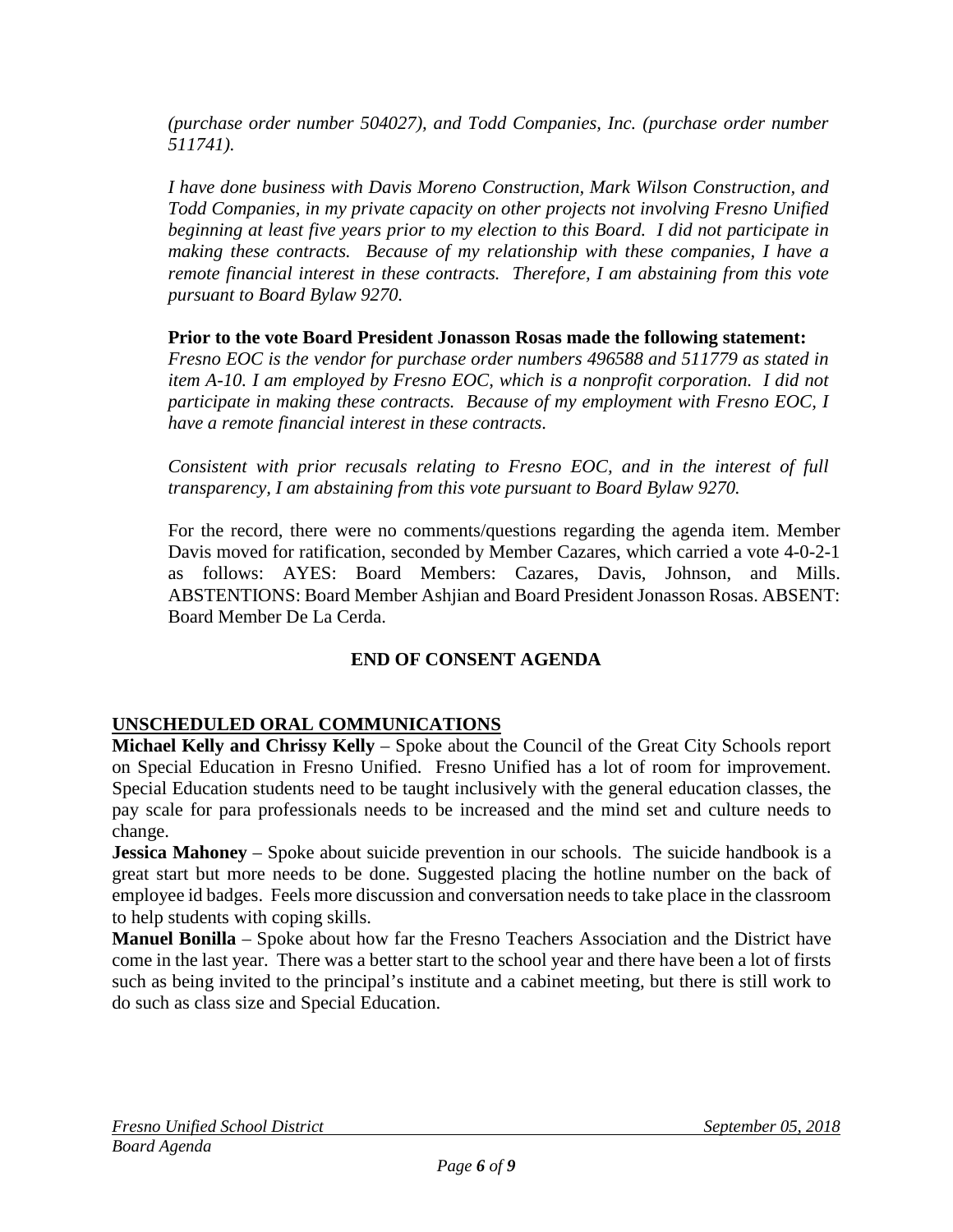# **B. CONFERENCE/DISCUSSION AGENDA**

## **Agenda Item B-11, Opportunity for Public Disclosure and Ratification of the 2018 - 2021 Negotiated Collective Bargaining Agreement Between Fresno Unified School District and California School Employees Association and its Fresno Food Service Chapter 143.**

Presentation by Chief of Human Resources and Labor Relations Paul Idsvoog

For the record, there were no comments/questions. On a motion by Member De La Cerda, seconded by Member Mills, the 2018/19 Single Plans for Student Achievement was ratified by the following vote 6-0-0-1 as follows: AYES: Board Members: Ashjian, Cazares, Davis, De La Cerda, Johnson, and Mills. ABSENT: President Jonasson Rosas.

## **Agenda Item B-12, Approve the 2017/18 Unaudited Actual Financial Report, 2017/18 Year-End Budget Revision and 2018/19 Gann Limit.**

Staff presented, and the Board of Education approved the following three items:

1) The 2017/18 Unaudited Actual Financial Report for Fresno Unified School District represents the actual revenues, expenditures and ending fund balance for all the district's funds for fiscal year ended June 30, 2018.

2) The 2017/18 Year-End Budget Revision recognizes additional revenue and expenses per Education Code section 42601 and Fresno Unified Board Policy 3110.

3) 2018/19 Gann Limit Resolution No. 18-04 for adoption of the district's Gann Appropriation Limit for fiscal year 2018/19.

Presentation by CFO/Chief Financial Officer Ruth Quinto and staff

For the record, there were comments/questions regarding clarity on the \$979.4 million actuarial liability, a suggestion to a have a more realistic dollar amount reflective in the reserve, ways to have a higher funding level, what are our current leave of reserves, what did we estimate our reserves to be, under Assigned Fund Balance what school supports are we referring to, is the \$4.7 million in our bank account now, how soon will we using the money, discussion on where the money will be used, using a phased-in approach, remaining cautious, and what year are we in for the 50-year plan. Superintendent Nelson, CFO/Deputy Superintendent Quinto and Executive Officer Kelstrom were able to provide clarification. On a motion by Member Mills, seconded by Member De La Cerda the Board of Education approved the 2017/18 Unaudited Actual Financial Report, 2017/18 Year-End Budget Revision and 2018/19 Gann Limit by the following vote 7-0-0- 0 as follows: AYES: Board Members: Ashjian, Cazares, Davis, De La Cerda, Johnson, Mills and President Jonasson Rosas.

**Agenda Item B-13, Conduct Public Hearing Determining Energy Services Agreements to be in the Best Interest of Fresno Unified School District, and Adopt Resolution 18-02 Making Finding in Accordance with Government Code Section 4217.12(a)(1); and Adopt Resolution 18-03 Approving Energy Services Agreements with FFP BTM Solar, LLC (ForeFront Power) for Development of Solar Energy Projects at Cesar Chavez Adult School and District**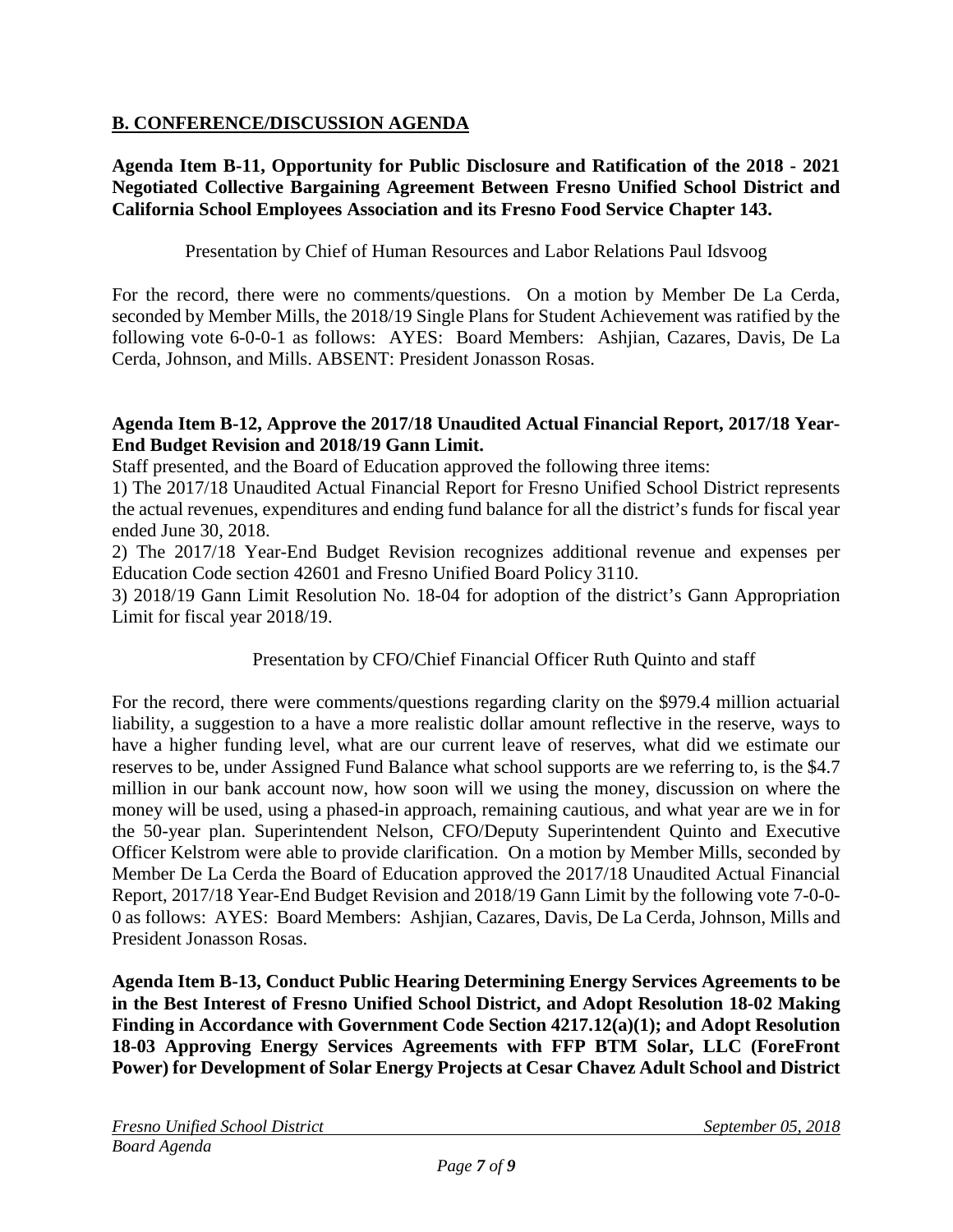## **Nutrition Center, and Finding the Agreements to be in the Best Interest of Fresno Unified School District**

The Board conducted a public hearing regarding the Energy Services Agreements for proposed solar projects at Chavez Adult School and the District Nutrition Center being in the district's best interest, and adopt Resolution 18-02 making the finding that the anticipated cost of electrical energy provided by the projects will be less than the anticipated marginal cost that would have been consumed in the absence of those purchases. ForeFront Power will finance, design, permit, construct, own, operate and maintain solar power facilities for Chavez Adult School and the District Nutrition Center including parking lot solar shade structures with LED lighting, battery storage units for the Nutrition Center, and electric vehicle charging stations. Also adopted was Resolution 18-03 to approve the Agreements and make the finding that such Agreements are in the district's best interest. Utility cost savings to the district from these projects are estimated at \$3.1 million over 20 years per the Pricing and Savings Analyses (Exhibits A & B to Resolution 18-02).

# Presentation by Chief Operations Officer Karin Temple

For the record, there were comments/questions regarding the battery storage units, why the panels where not considered for the rooftops on two of the facilities, and will parking spaces be lost by the solar panels at the Nutrition Center. Chief Operations Officer Temple, Brian Taylor with Forefront and Executive Director Duke were able to provide clarification. On a motion by Member Cazares, seconded by Member De La Cerda the Board of Education Adopted Resolution 18-02 Making Finding in Accordance with Government Code Section 4217.12(a)(1); and Adopted Resolution 18-03 Approving Energy Services Agreements with FFP BTM Solar, LLC (ForeFront Power) for Development of Solar Energy Projects at Cesar Chavez Adult School and District Nutrition Center, and Finding the Agreements to be in the Best Interest of Fresno Unified School District by the following vote 7-0-0-0 as follows: AYES: Board Members: Ashijan, Cazares, Davis, De La Cerda, Johnson, Mills and President Jonasson Rosas.

# **C. RECEIVE INFORMATION & REPORTS**

The Board was in receipt of Agenda Item C-14, Proposed Revisions for Exhibit (E) 9270 – Conflict of Interest.

## **BOARD/SUPERINTENDENT COMMUNICATION**

**Member De La Cerda –** Would like an update on how the district will be moving forward after receiving the report from the Council of the Great City Schools on Special Education.

**Member Davis** – Requested information about class ratios for TK and a request to get what the protocols are on how students are being divided out when an additional teacher is hired, and when will leveling be finished.

**Member Ashjian** – Thanked Superintendent for adding more Vice Principals, requested a legal opinion on whether a teacher could serve on City Council while teaching at Fresno Unified, requested a board communication from legal on the definition of protected class and how does it apply to the Board, lastly requested a board communication from legal on how a district employee can take credit for work that the Board has voted on.